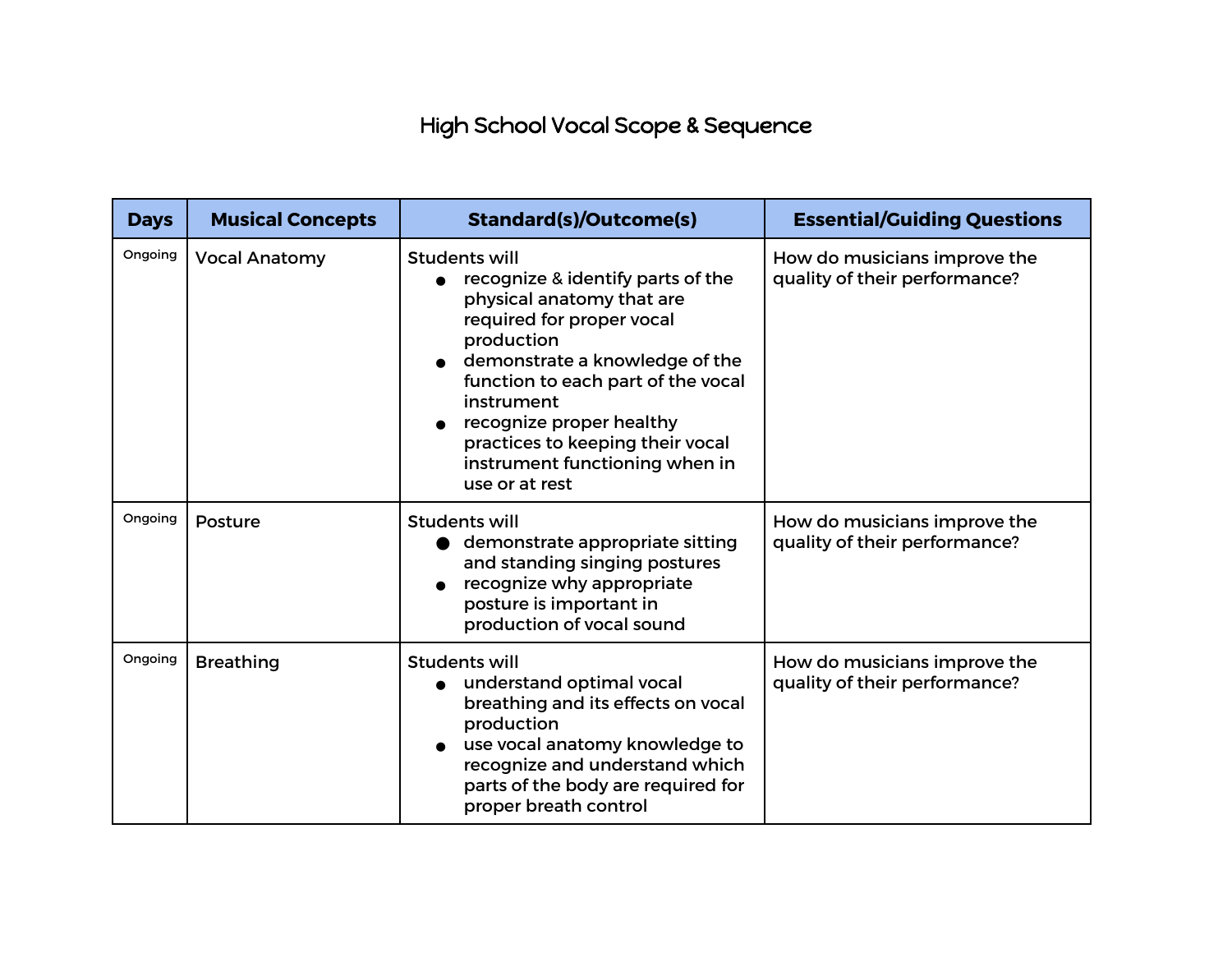|         |                          | understand and apply the<br>relationship between breathing<br>and its effects on intonation &<br>tone quality                                                                                                                                                                                          |                                                               |
|---------|--------------------------|--------------------------------------------------------------------------------------------------------------------------------------------------------------------------------------------------------------------------------------------------------------------------------------------------------|---------------------------------------------------------------|
| Ongoing | Intonation               | <b>Students will</b><br>maintain appropriate pitch<br>recognize accuracy of pitch<br>individually and collectively                                                                                                                                                                                     | How do musicians improve the<br>quality of their performance? |
| Ongoing | <b>Tone Quality</b>      | <b>Students will</b><br>demonstrate appropriate use of<br>vocal registers and resonance<br>produce vocal characteristics<br>applicable to the performing<br>ensemble                                                                                                                                   | How do musicians improve the<br>quality of their performance? |
| Ongoing | <b>Diction</b>           | <b>Students will</b><br>demonstrate singing with a<br>relaxed jaw<br>demonstrate proper placement of<br>tongue and lips for all vowel<br>sounds<br>use effective enunciation of<br>consonants to communicate<br>clearly with the listener<br>utilize placement of soft palate to<br>maximize resonance | How do musicians improve the<br>quality of their performance? |
| Ongoing | <b>Balance and Blend</b> | <b>Students will</b><br>critically listen to their individual<br>and ensemble performance<br>demonstrate the ability to modify                                                                                                                                                                         | How do musicians improve the<br>quality of their performance? |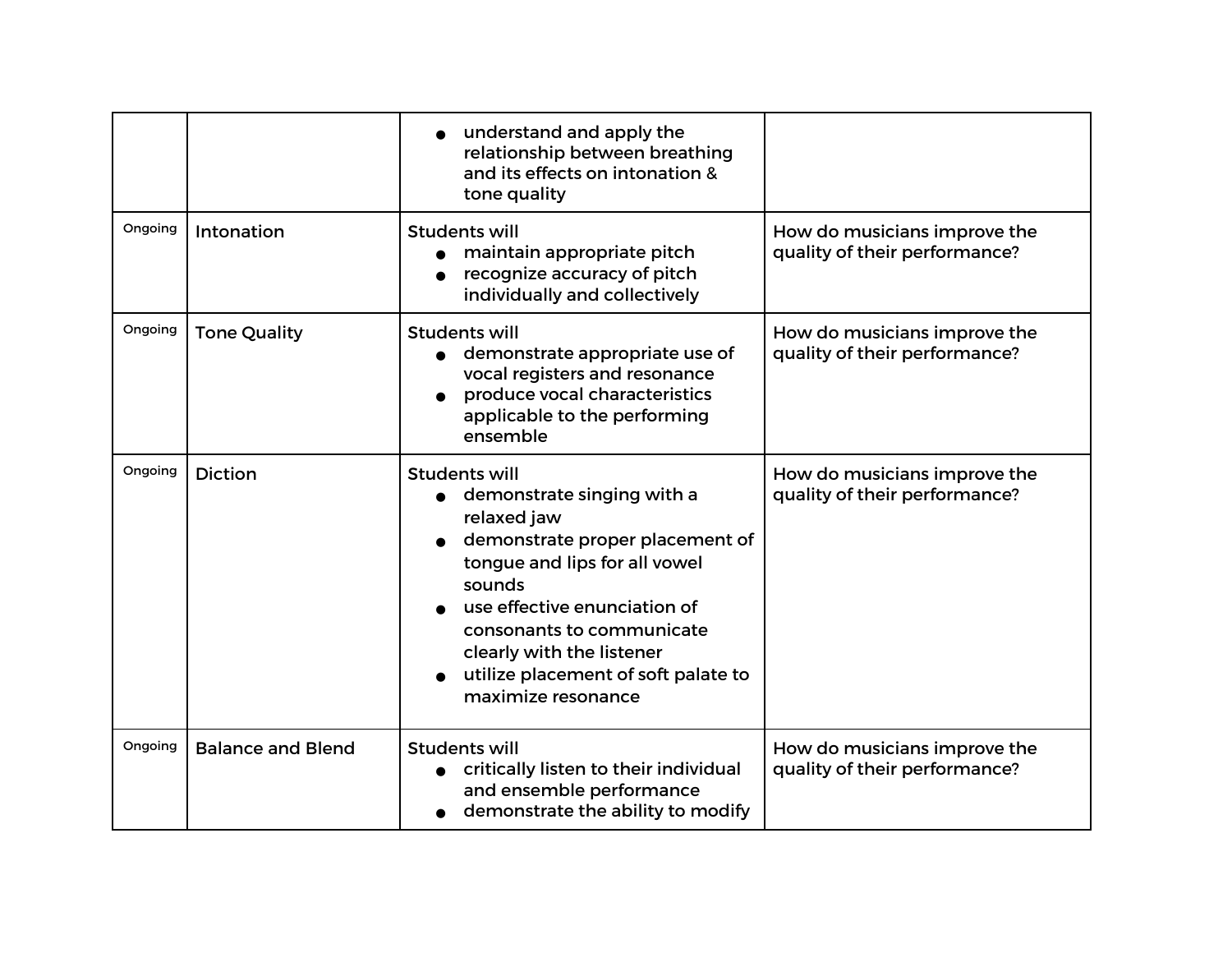|         |                                                   | performance variables based on<br>critical listening                                                                                                                                                                                                                                                                                                      |                                                                                                                                                                                                                                                                       |
|---------|---------------------------------------------------|-----------------------------------------------------------------------------------------------------------------------------------------------------------------------------------------------------------------------------------------------------------------------------------------------------------------------------------------------------------|-----------------------------------------------------------------------------------------------------------------------------------------------------------------------------------------------------------------------------------------------------------------------|
| Ongoing | <b>Musical Expression &amp;</b><br>Interpretation | <b>Students will</b><br>use musical knowledge and<br>understanding of musical<br>elements to interpret music<br>expressively<br>demonstrate the ability to follow<br>conductor's gestures<br>demonstrate appropriate stage<br>presence while performing                                                                                                   | How do musicians improve the<br>quality of their performance?<br>When is creative work ready to<br>share?<br>When is a performance judged<br>ready to present?<br>How do context and the manner in<br>which musical work is presented<br>influence audience response? |
| Ongoing | <b>Stage Deportment</b>                           | <b>Students will</b><br>demonstrate an understanding of<br>uniform and proper ensemble<br>attire during any performance<br>setting<br>recognize the importance of<br>uniformity in both entering and<br>exiting a performance stage<br>maintain proper facial<br>expressions, body control, posture,<br>and attentiveness during<br>ensemble performances | How do musicians improve the<br>quality of their performance?                                                                                                                                                                                                         |
| Ongoing | <b>Notation</b>                                   | Students will<br>identify and comprehend music<br>$\bullet$<br>symbols and notation<br>apply their understanding of<br>music symbols and notation<br>found in choral repertoire to their                                                                                                                                                                  | How does understanding the<br>structure and context of musical<br>works inform performance?                                                                                                                                                                           |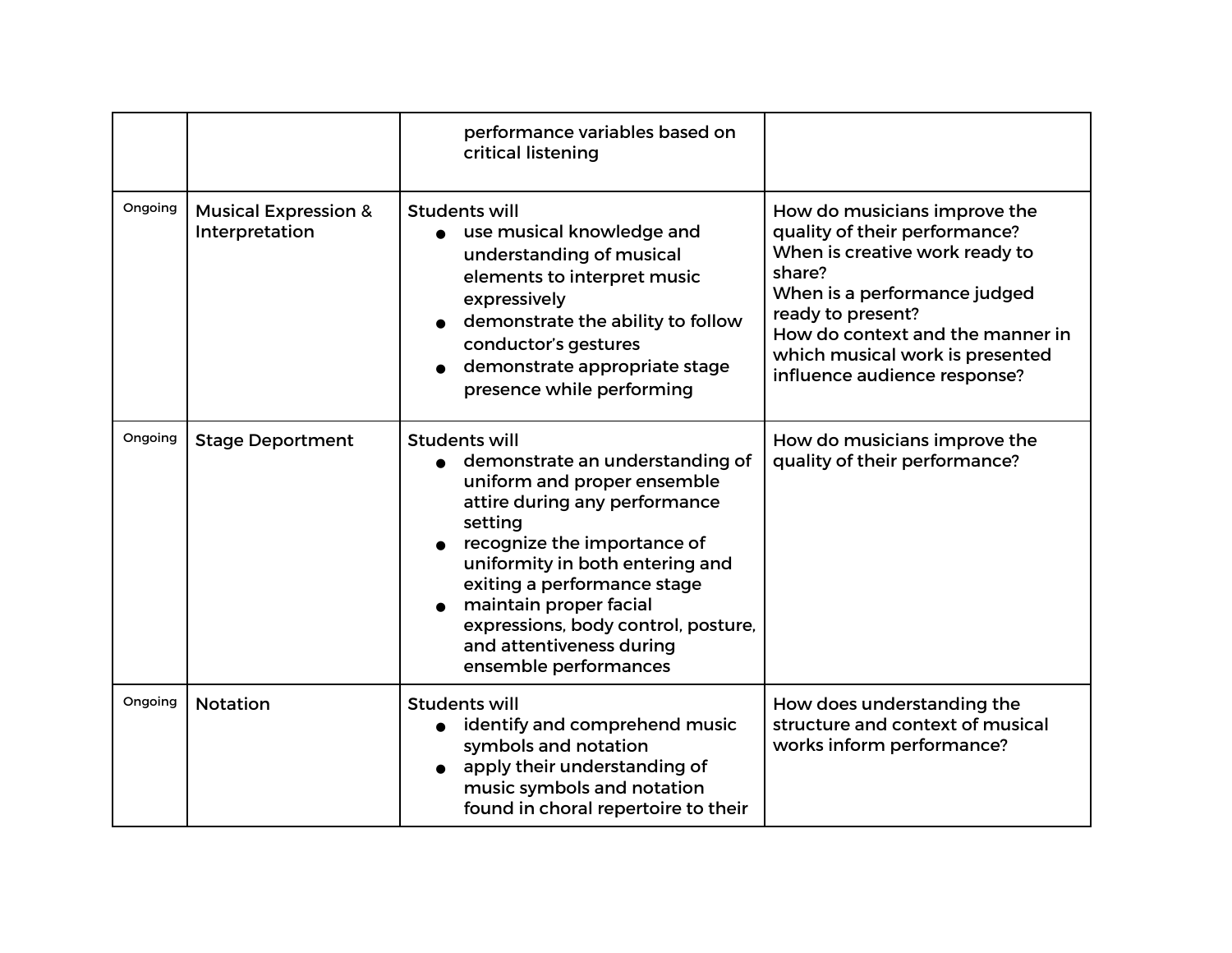|         |                                   | performance.                                                                                                                                                                                                                                                                                 |                                                                                             |
|---------|-----------------------------------|----------------------------------------------------------------------------------------------------------------------------------------------------------------------------------------------------------------------------------------------------------------------------------------------|---------------------------------------------------------------------------------------------|
| Ongoing | <b>Dictation</b>                  | Students will<br>use aural skills to identify and<br>comprehend music symbols and<br>notation and put into written<br>format<br>use aural skills to apply their<br>understanding of music symbols<br>and notation found in warm-up<br>material and choral repertoire to<br>their performance | How does understanding the<br>structure and context of musical<br>works inform performance? |
| Ongoing | <b>Sight Reading-</b><br>Rhythmic | <b>Students will</b><br>perform rhythm examples within<br>the appropriate level<br>sight read rhythm examples<br>within the appropriate level                                                                                                                                                | How does understanding the<br>structure and context of musical<br>works inform performance? |
| Ongoing | <b>Sight Reading-Melodic</b>      | <b>Students will</b><br>sight read melodies and phrases<br>while singing correct pitches<br>sight read melodies and phrases<br>in multiple parts appropriate to<br>their assigned level                                                                                                      | How does understanding the<br>structure and context of musical<br>works inform performance? |
| Ongoing | Performance<br>Evaluation         | <b>Students will</b><br>• critique personal musical<br>performance and its relationship<br>to the full ensemble sound<br>evaluate recorded and live<br>performances of individual voices                                                                                                     | How do we judge the quality of<br>musical work(s) and<br>performance(s)?                    |